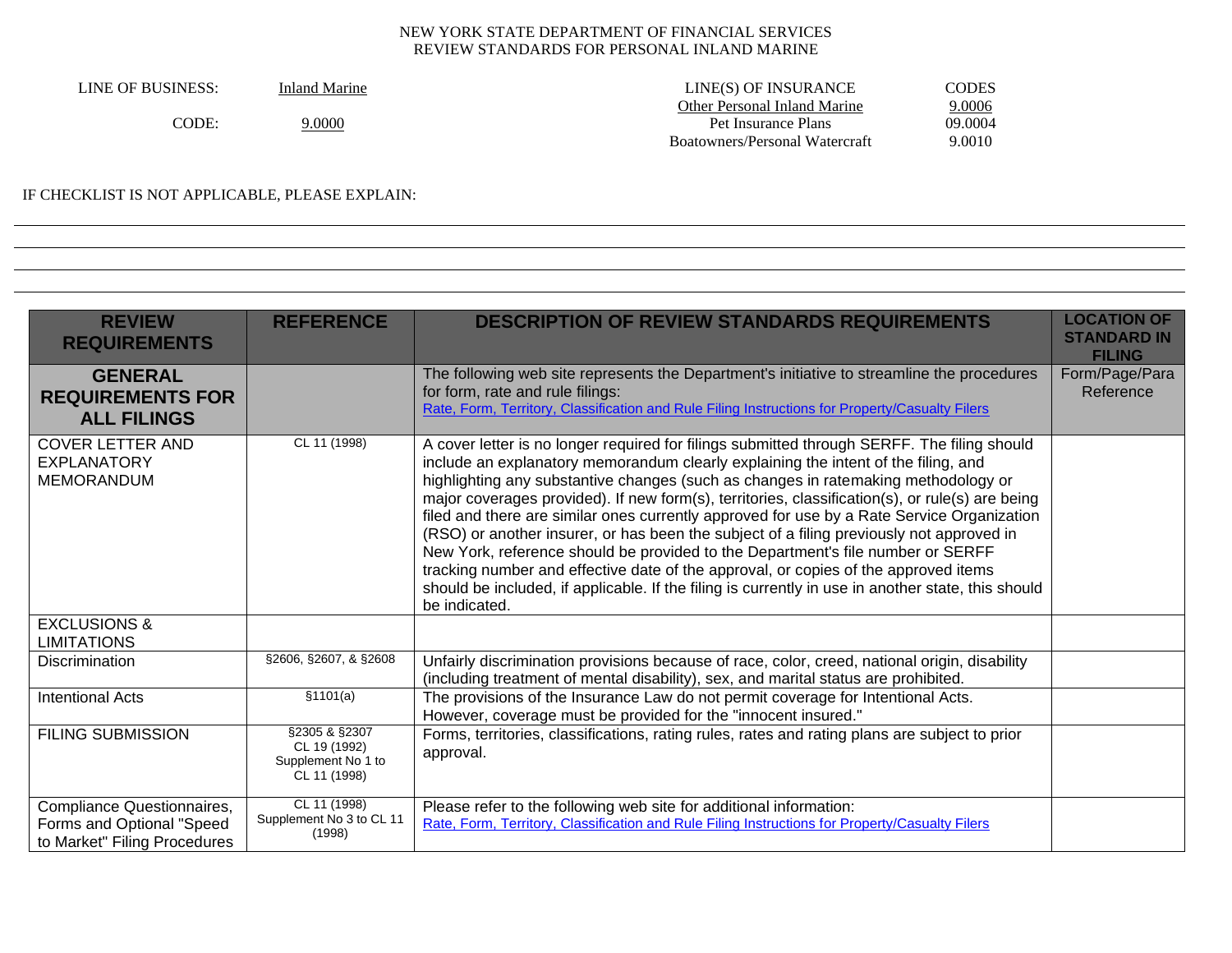| <b>REVIEW</b><br><b>REQUIREMENTS</b>      | <b>REFERENCE</b>                                                                                                  | <b>DESCRIPTION OF REVIEW STANDARDS REQUIREMENTS</b>                                                                                                                                                                                                                                                                                                                                                                                                                                                                                                                                                                                                                                                                                                                                                                                      | <b>LOCATION OF</b><br><b>STANDARD IN</b><br><b>FILING</b> |
|-------------------------------------------|-------------------------------------------------------------------------------------------------------------------|------------------------------------------------------------------------------------------------------------------------------------------------------------------------------------------------------------------------------------------------------------------------------------------------------------------------------------------------------------------------------------------------------------------------------------------------------------------------------------------------------------------------------------------------------------------------------------------------------------------------------------------------------------------------------------------------------------------------------------------------------------------------------------------------------------------------------------------|-----------------------------------------------------------|
|                                           |                                                                                                                   |                                                                                                                                                                                                                                                                                                                                                                                                                                                                                                                                                                                                                                                                                                                                                                                                                                          |                                                           |
| NO FILE OR FILING<br><b>EXEMPTIONS</b>    | Article 63<br>11NYCRR16 (Reg. 86)                                                                                 | A (Personal Lines Policies) policy may be written as a Class 2 risk as long as it appears<br>on the lists of eligible Class 2 risks contained in Section 16.12(e) of Regulation No.86. An<br>authorized insurer must obtain a "Special Risk License" prior to writing business in the<br>"Free Trade Zone." Although filing is not required for a Class 2 risk, rates and policy forms<br>applied to special risks must still satisfy governing standards set forth in the Insurance<br>Law and regulations.                                                                                                                                                                                                                                                                                                                             |                                                           |
| PROHIBITED COVERAGES                      |                                                                                                                   | While the Department does not have an exhaustive list, some examples of prohibited<br>coverages include punitive damages and corporal punishment. Please refer to the<br>following web site for additional information:<br>Rate, Form, Territory, Classification and Rule Filing Instructions for Property/Casualty Filers                                                                                                                                                                                                                                                                                                                                                                                                                                                                                                               |                                                           |
| SIDE BY SIDE<br><b>COMPARISON</b>         | CL 11 (1998)                                                                                                      | If the filing is a revision to existing form(s), territories, classification(s) or rule(s); Except for<br>simple, non-substantive changes, a side-by-side comparison of the form(s) or rule(s)<br>being proposed and those currently in use in New York, with all changes clearly marked<br>and explained in the company's cover letter or memorandum must be included. Revisions<br>to classifications and territories should include a comparison between those currently on<br>file (in New York) and those proposed, including relevant statistical data (experience) and<br>any rate or rate relativity effect. There should be a reference to the Department's<br>previous file number and/or a copy of the approval letter in which the current form(s),<br>territories, classification(s) or rule(s) were approved/acknowledged. |                                                           |
| <b>FORMS: POLICY</b><br><b>PROVISIONS</b> | §2307, §3105, §3106, ,<br>§3407, §3407-a, §3435 &<br>Article 54<br>11 NYCRR 86 (Reg. 95)<br>11NYCRR153 (Reg. 135) |                                                                                                                                                                                                                                                                                                                                                                                                                                                                                                                                                                                                                                                                                                                                                                                                                                          | Form/Page/Para<br>Reference                               |
| <b>APPLICATIONS</b>                       |                                                                                                                   |                                                                                                                                                                                                                                                                                                                                                                                                                                                                                                                                                                                                                                                                                                                                                                                                                                          |                                                           |
| Filing exemption                          | §2307(b)                                                                                                          | Applications which do not become part of the policy are exempt from filing requirements                                                                                                                                                                                                                                                                                                                                                                                                                                                                                                                                                                                                                                                                                                                                                  |                                                           |
| <b>Fraud Warning Statement</b>            | \$403(d)<br>11NYCRR86.4 (Reg. 95)                                                                                 | None required on Personal Inland Marine Policy Forms or applications (only claim forms)                                                                                                                                                                                                                                                                                                                                                                                                                                                                                                                                                                                                                                                                                                                                                  |                                                           |
| <b>APPRAISAL</b>                          |                                                                                                                   |                                                                                                                                                                                                                                                                                                                                                                                                                                                                                                                                                                                                                                                                                                                                                                                                                                          |                                                           |
| Procedure for selection of<br>umpire      | §3408                                                                                                             | While an appraisal provision is not required, such provision must comply with the<br>requirements of §3408 for selection of an umpire on failure to agree.                                                                                                                                                                                                                                                                                                                                                                                                                                                                                                                                                                                                                                                                               |                                                           |
| <b>ARBITRATION</b>                        |                                                                                                                   | Arbitration of disputes between an insured and the insurer may not be required.                                                                                                                                                                                                                                                                                                                                                                                                                                                                                                                                                                                                                                                                                                                                                          |                                                           |
| <b>BLANK ENDORSEMENTS</b>                 |                                                                                                                   | Not permitted since a blank endorsement may change policy provisions without the proper<br>approval by this Department. An exception may be made for a blank form if its usage is<br>apparent based on the title/language of the form itself (such as a change in address form).<br>Forms containing check boxes with a space for language to be added are considered<br>blank endorsements and are subject to these rules.                                                                                                                                                                                                                                                                                                                                                                                                              |                                                           |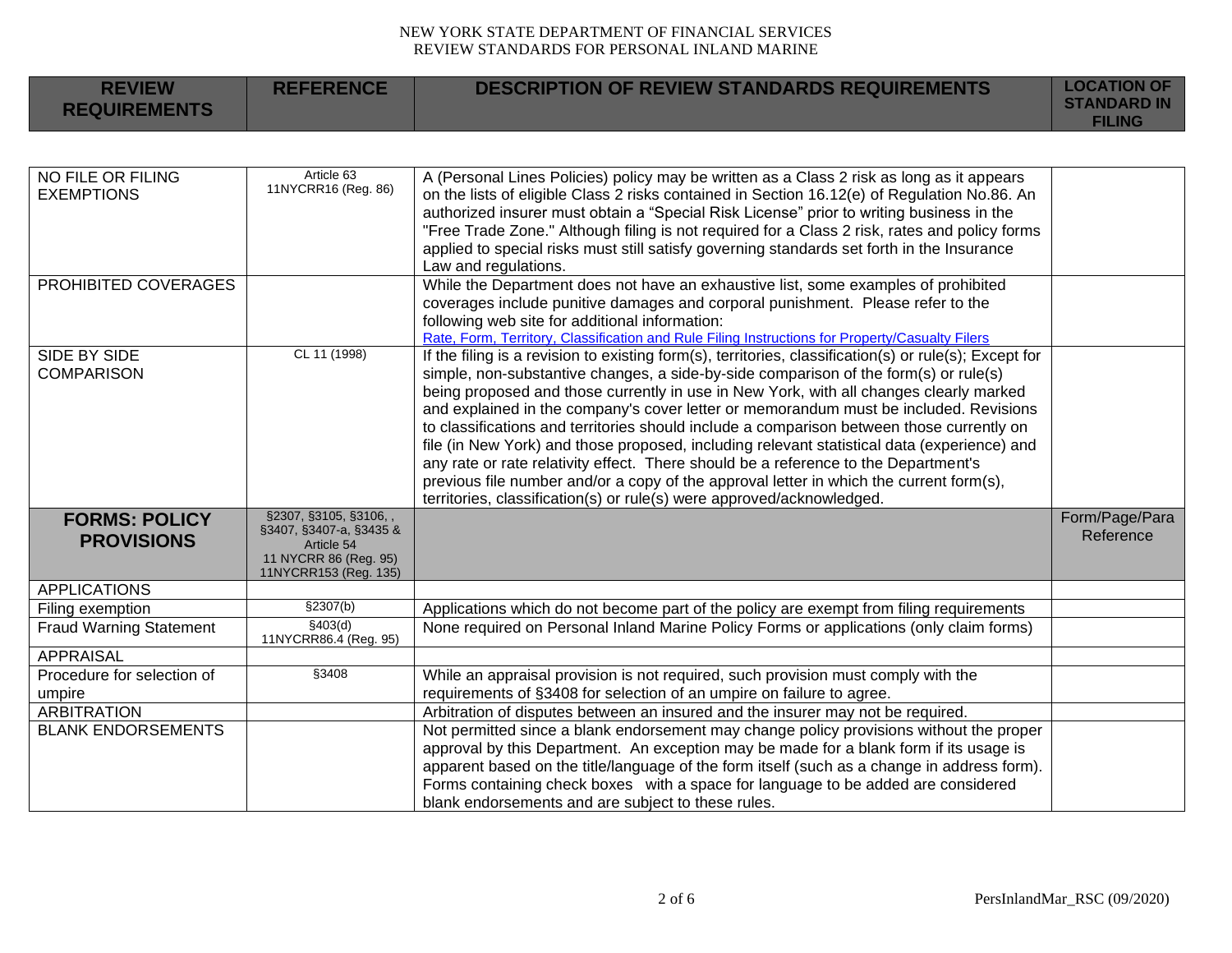| <b>REVIEW</b><br><b>REQUIREMENTS</b>             | <b>REFERENCE</b>                                 | <b>DESCRIPTION OF REVIEW STANDARDS REQUIREMENTS</b>                                                                                                                                                                                                                                                                                                                                                                           | <b>LOCATION OF</b><br><b>STANDARD IN</b><br><b>FILING</b> |
|--------------------------------------------------|--------------------------------------------------|-------------------------------------------------------------------------------------------------------------------------------------------------------------------------------------------------------------------------------------------------------------------------------------------------------------------------------------------------------------------------------------------------------------------------------|-----------------------------------------------------------|
|                                                  |                                                  |                                                                                                                                                                                                                                                                                                                                                                                                                               |                                                           |
| <b>CANCELLATION &amp; NON-</b><br><b>RENEWAL</b> | §3425                                            | Please refer to Compliance Questionnaire No. PLCNR for detailed cancellation and<br>nonrenewal requirements:<br>Personal Lines (other than auto) Cancellation and Nonrenewal Form Filing Compliance<br>Questionnaire<br>Rate, Form, Territory, Classification and Rule Filing Instructions for Property/Casualty Filers                                                                                                       |                                                           |
| Notice of Cancellation                           | \$3425(b), (c), 8(h)                             | The notice of cancellation must include a specific reason or reasons of such cancellation<br>and must be sent to the named insured at the address shown in the policy. Please refer to<br>Item I.A of Personal Lines (other than auto) Cancellation and Nonrenewal Form Filing<br>Compliance Questionnaire, available at: Rate, Form, Territory, Classification and Rule<br>Filing Instructions for Property/Casualty Filers. |                                                           |
| Notice of Non Renewal                            | \$3425(d)                                        | The nonrenewal provisions must comply with statutory time frame for giving notice and<br>must be sent to the named insured at the address shown in the policy. Please refer to<br>Item I.B of Personal Lines (other than auto) Cancellation and Nonrenewal Form Filing<br>Compliance Questionnaire, available at: Rate, Form, Territory, Classification and Rule<br>Filing Instructions for Property/Casualty Filers.         |                                                           |
| <b>Required Policy Period</b>                    | $\sqrt{\frac{23425(a)}{7} 8 (q)}$                | Three year unless compliance with statutory reasons.                                                                                                                                                                                                                                                                                                                                                                          |                                                           |
| Permissible Reasons for<br>Cancellation          | \$3425(b) & (c)                                  | A policy may be cancelled for any valid underwriting reason during the first 60 days a<br>policy is in force. After the first 60 days, reasons for cancellation are limited to statutory<br>references. The reason for cancellation must be specifically listed in notice.                                                                                                                                                    |                                                           |
| Permissible Reasons for<br>Non Renewal           | $$3425(d)$ & (e)                                 | A valid underwriting reason must be specifically listed in notice.                                                                                                                                                                                                                                                                                                                                                            |                                                           |
| <b>Conditional Renewal</b>                       | \$3425(d)                                        | A conditional renewal notice is required for any change in the policy less favorable to the<br>policyholder. Please refer to Item II.B of Personal Lines (other than auto) Cancellation and<br>Nonrenewal Form Filing Compliance Questionnaire, available at: Rate, Form, Territory,<br>Classification and Rule Filing Instructions for Property/Casualty Filers.                                                             |                                                           |
| <b>DEFINITIONS</b>                               | §1113(a)(20) & §2310(b) &<br>(c)<br>CL 22 (2000) | If a particular class or type of insurance cannot reasonably be categorized within the<br>Nation-Wide Marine Definition or Section 1113(a)(20) of the Insurance Law, it should not<br>be classified as inland marine. Please refer to Circular Letter No. 22 (2000).                                                                                                                                                          |                                                           |
| <b>Inland Marine Definition</b>                  |                                                  | Pertains to the insuring of property in transit over land; the insuring of property which is<br>mobile by nature and for which there is no fixed sites; and the insuring of property which<br>are instruments of communication or transportation such as bridges, tunnels, piers or<br>television antennas                                                                                                                    |                                                           |
| Nation-Wide Marine<br>Definition                 |                                                  | The Nation-Wide Marine Definition as adopted by the National Association of Insurance<br>Commissioners, describes the kinds of risks and coverages which may be classified or<br>identified as marine, inland marine or transportation insurance. New York adopted, with<br>exceptions, the 1976 version of the nationwide definition.                                                                                        |                                                           |
| Ocean Marine Definition                          |                                                  | Insurance covering damage to ships or vessels and the goods they carry while on the<br>ocean or inland waters.                                                                                                                                                                                                                                                                                                                |                                                           |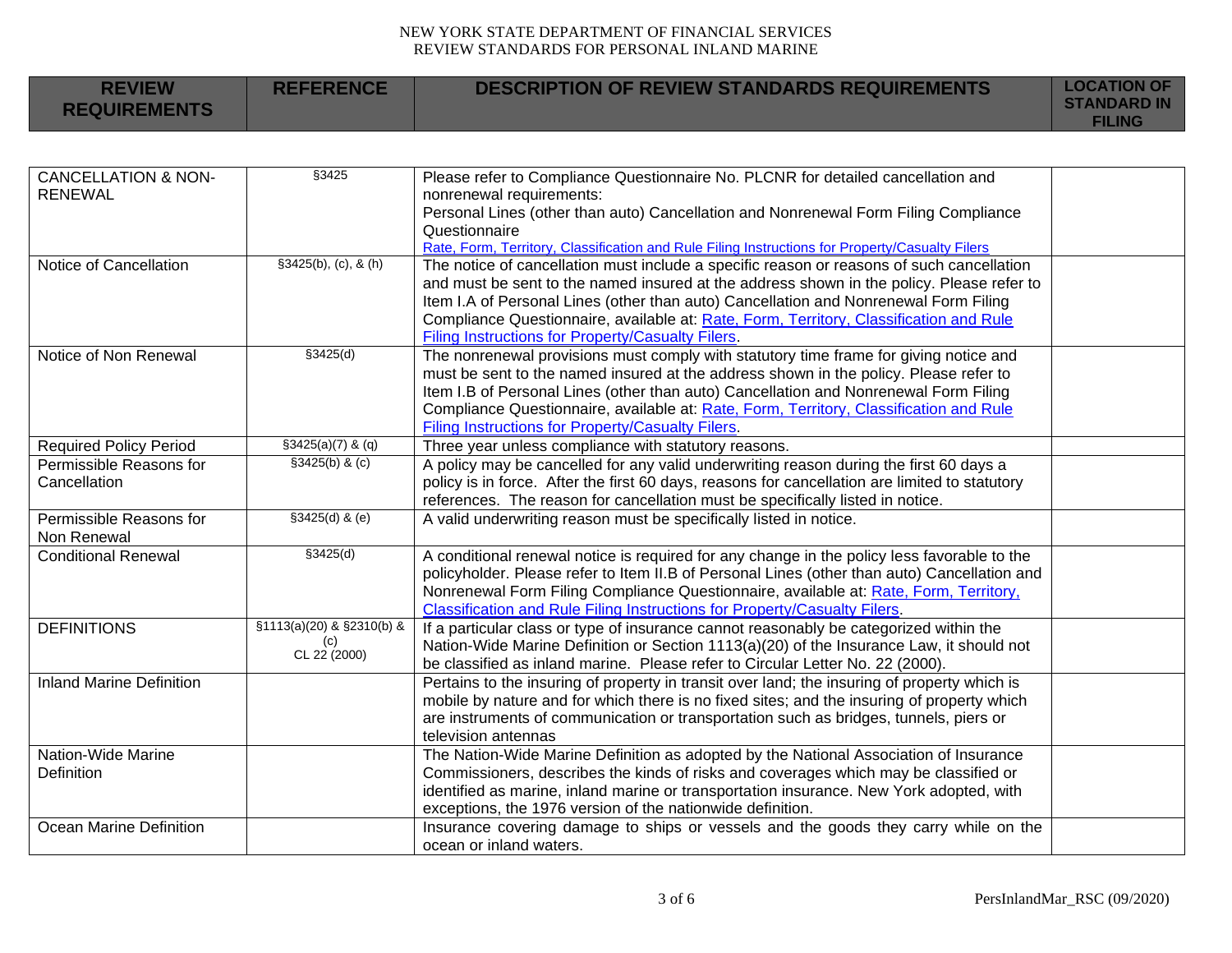| <b>REVIEW</b><br><b>REQUIREMENTS</b> | <b>REFERENCE</b> | <b>DESCRIPTION OF REVIEW STANDARDS REQUIREMENTS</b> | <b>LOCATION OF</b><br><b>STANDARD IN</b><br><b>FILING</b> |
|--------------------------------------|------------------|-----------------------------------------------------|-----------------------------------------------------------|
|--------------------------------------|------------------|-----------------------------------------------------|-----------------------------------------------------------|

| <b>FORMS MISCELLANEOUS</b>    | \$3407(a)     | All Property and Casualty insurance policies must contain a provision equal or more<br>favorable to the provisions of §3407(a)           |  |
|-------------------------------|---------------|------------------------------------------------------------------------------------------------------------------------------------------|--|
| <b>Numbered Forms</b>         | §2307(b)      | All policy forms and endorsements filed with the Department must include an identification<br>number.                                    |  |
| <b>Unlicensed Companies</b>   | \$2307(b)     | All policy forms and endorsements filed with the Department may only include the names<br>of insurers licensed in the State of New York. |  |
| <b>LIBERALIZATION CLAUSE</b>  |               |                                                                                                                                          |  |
| <b>LOSS SETTLEMENT</b>        |               |                                                                                                                                          |  |
| <b>Action Against Company</b> |               |                                                                                                                                          |  |
| <b>OTHER INSURANCE</b>        |               |                                                                                                                                          |  |
| <b>STANDARD PROVISIONS</b>    |               |                                                                                                                                          |  |
| FOR FIRE POLICY FORM          |               |                                                                                                                                          |  |
| <b>FILING</b>                 |               |                                                                                                                                          |  |
| <b>SUBROGATION</b>            |               |                                                                                                                                          |  |
| PARTICIPATING POLICIES        | §4106         | A participating policy provision is not required. However, when the provision is included,                                               |  |
|                               |               | the board of directors may make reasonable classifications of policies in order to issue                                                 |  |
|                               |               | payment of dividends. Such classifications must be filed for approval and be fair and not                                                |  |
|                               |               | unfairly discriminatory.                                                                                                                 |  |
| <b>VOIDANCE</b>               | §3105 & §3106 | May not void a policy unless the misrepresentation is material. No misrepresentation                                                     |  |
|                               |               | shall be deemed material unless knowledge by the insurer of the facts misrepresented                                                     |  |
|                               |               | would have led to a refusal by the insurer to make such contract                                                                         |  |
| <b>WARRANTIES</b>             | §3106         | A breach of warranty shall not void a policy unless the breach of warranty is material.                                                  |  |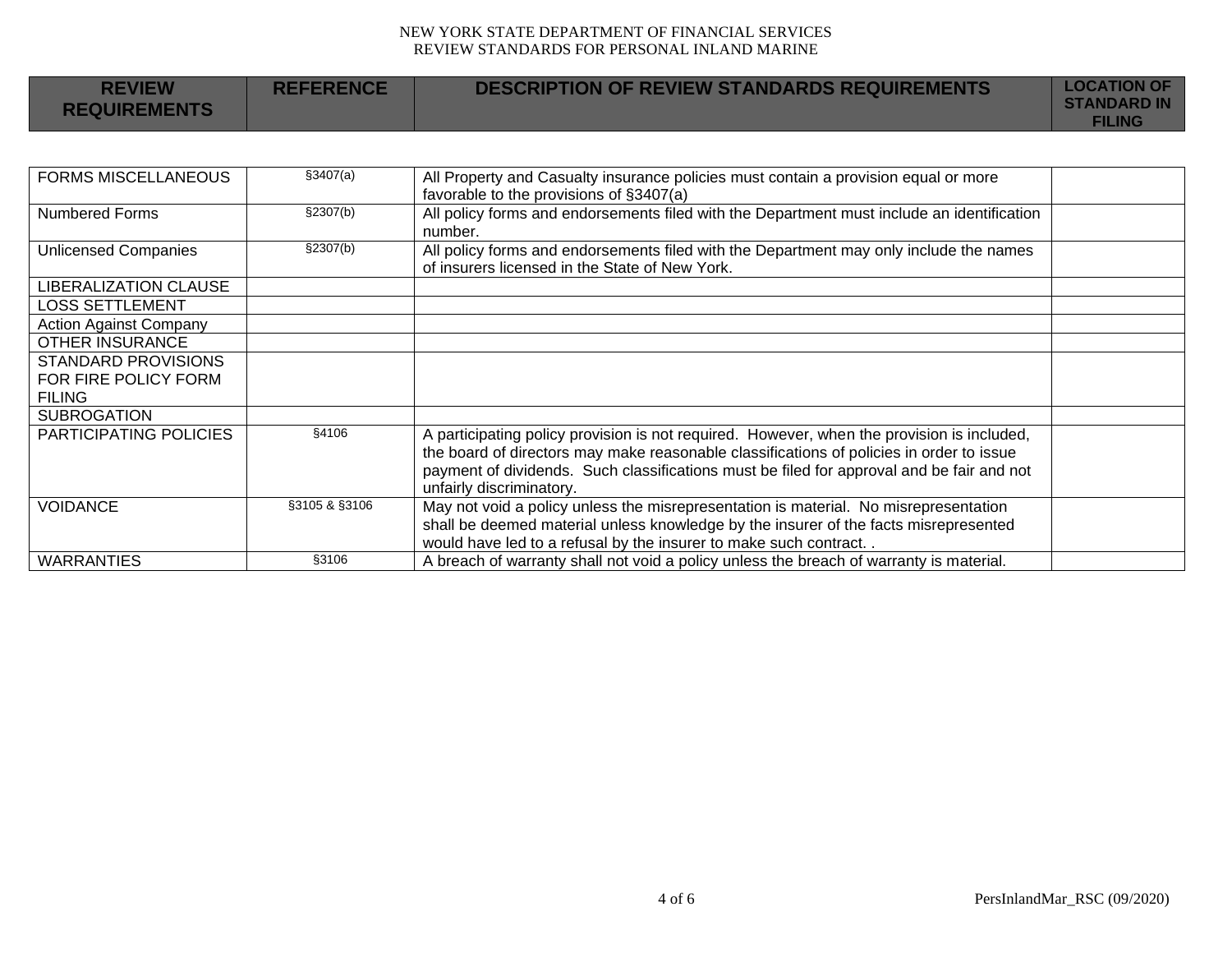| <b>REVIEW</b><br><b>REQUIREMENTS</b>                                                | <b>REFERENCE</b>                                                             | <b>DESCRIPTION OF REVIEW STANDARDS REQUIREMENTS</b>                                                                                                                                                                                                                                                                                                                                                                                                                                                                                                                                                                                                                                                                                                                               | <b>LOCATION OF</b><br><b>STANDARD IN</b><br><b>FILING</b> |
|-------------------------------------------------------------------------------------|------------------------------------------------------------------------------|-----------------------------------------------------------------------------------------------------------------------------------------------------------------------------------------------------------------------------------------------------------------------------------------------------------------------------------------------------------------------------------------------------------------------------------------------------------------------------------------------------------------------------------------------------------------------------------------------------------------------------------------------------------------------------------------------------------------------------------------------------------------------------------|-----------------------------------------------------------|
|                                                                                     |                                                                              |                                                                                                                                                                                                                                                                                                                                                                                                                                                                                                                                                                                                                                                                                                                                                                                   |                                                           |
| <b>RATES &amp; RATING</b><br><b>PLANS</b>                                           | §2304 & §2344<br>11NYCRR161 (Reg. 129)<br>Supplement No 4 to CL 11<br>(1998) | All rates, rating plans, and rating rules filings must be submitted in accordance with the<br>instructions of Supplement No. 4 to Circular Letter 11 (1998) which outlines the new<br>mandatory filing procedures effective September 16, 2002. These procedures contain the<br>minimum required information that must accompany all rate, rating plan, and rating rule<br>filings. Rate filings must include appropriate supporting information as outlined in the<br>Rate Filing Sequence Checklist. Please note the relevant requirements contained in<br>Section 2304 of the New York Insurance Law. Please refer to the following web site for<br>additional information:<br>Rate, Form, Territory, Classification and Rule Filing Instructions for Property/Casualty Filers | Form/Page/Para<br>Reference                               |
| <b>ADOPTIONS OF RATE</b><br><b>SERVICE</b><br>ORGANIZATIONS (RSO)<br><b>FILINGS</b> |                                                                              |                                                                                                                                                                                                                                                                                                                                                                                                                                                                                                                                                                                                                                                                                                                                                                                   |                                                           |
| Me Too Filings                                                                      | §2306<br>11 NYCRR 161.7<br>(Reg. 129)                                        | The insurer may discharge its rate filing obligation by giving notice that it uses rates and<br>rate information prepared by a designated rate service organization. Please refer to<br>Regulation 129 for the filing of rates and the relation and role of rates published by a rate<br>service organization and the Department's web site for additional filing information:<br>Rate, Form, Territory, Classification and Rule Filing Instructions for Property/Casualty Filers                                                                                                                                                                                                                                                                                                 |                                                           |
| CONSENT-TO-RATE                                                                     | §2309                                                                        | The application for an excess rate is subject to prior approval. In addition, the application<br>must include the insured's reasons and the application must be signed by the insured.                                                                                                                                                                                                                                                                                                                                                                                                                                                                                                                                                                                            |                                                           |
| <b>PRICING</b>                                                                      | §2304 & §2344<br>11NYCRR161 (Reg. 129)<br>CL 19 (1992) & CL 4<br>(1996)      | The following web site contains the mandatory filing procedures:<br>Rate, Form, Territory, Classification and Rule Filing Instructions for Property/Casualty Filers                                                                                                                                                                                                                                                                                                                                                                                                                                                                                                                                                                                                               |                                                           |
| Minimum Premium Rules                                                               |                                                                              | Minimum Premium Rules- the submission should evidence the relationship between the<br>amount charged as a minimum premium and the costs associated with producing the<br>policy or coverage. Return Premium/Minimum Earned Premium Rules - the submission<br>should specify that the policy will be pro-rated or short-rated due to mid-term termination<br>of the policy. Premium may be considered fully earned only for policies insuring special<br>events that are only a few days in length.                                                                                                                                                                                                                                                                                |                                                           |
| <b>Multi Tiering</b>                                                                |                                                                              | Eligibility requirements for each tier must be submitted. The tier eligibility requirements<br>must be specific and mutually exclusive, so that no insured would be eligible for more<br>than one tier. The rate effects of the tier eligibility requirements should not be duplicated in<br>any rating plans. Justification must be provided for the rate differential for each tier.                                                                                                                                                                                                                                                                                                                                                                                            |                                                           |
| <b>Payment Plans</b>                                                                |                                                                              | Payment plans are outside of the rating structure, and do not have to be filed with the<br>Department or included as part of the manual rates.                                                                                                                                                                                                                                                                                                                                                                                                                                                                                                                                                                                                                                    |                                                           |